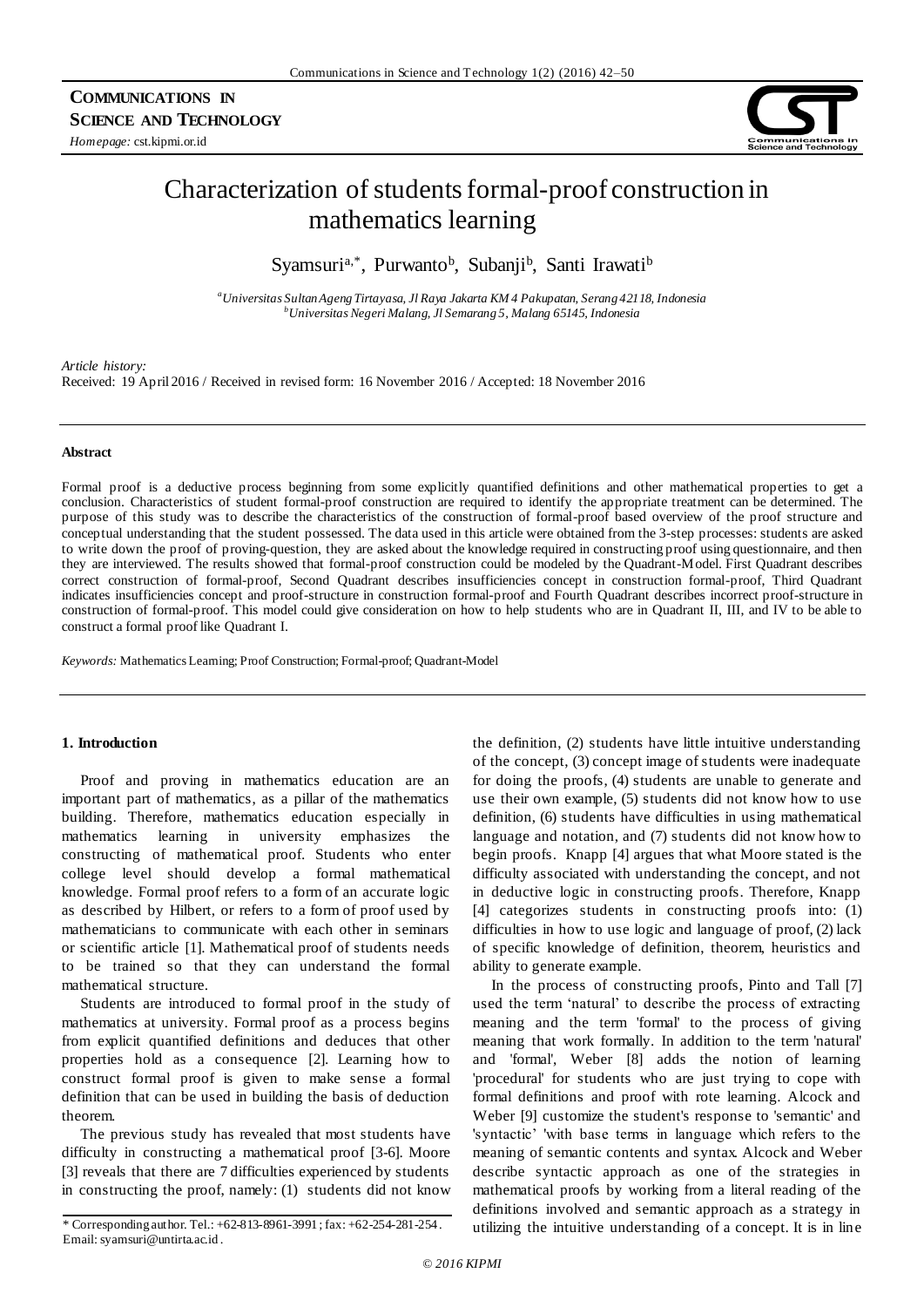with the term of extracting meaning and giving meaning in the category of 'formal' and 'natural'.

Moore [3] stated that there are two sequences used by the students in constructing proofs, namely: (1) Concept Image  $\rightarrow$  Concept Definition  $\rightarrow$  Concept Usage, and (2) Concept Image  $\rightarrow$  Concept Usage. Concept Image (CI) is the individual's general intuitive understanding of a concept. CI associated images and ideas. Concept Definition (CD) is the individual's definition for the concept. CD may be fairly disconnected from the concept image [10]. Concept-image is a picture of students' cognitive schema of the concepts that are given, concept-definition is a mathematical concept denoted in the formal form, while concept-usage is a concept used by the student in constructing proofs. The first step indicates that the student is able to construct a formal proof properly, while the second step indicates that the student has not been able to construct formal. According to Pinto and Tall's framework [7], the first step is identical to formal, while the second step is identical to natural.

In the theory of information processing, mathematical proof process must always involve human cognitive architecture. Sweller [11] states that human cognitive architecture is defined as a way of organizing the structure and functions required in the human cognitive processes. Cognitive structure consists of working memory and long term memory [12]. Working memory is where information processing, whereas long-term memory is where it keeps information in the form of schemata [13]. The scheme is in charge of managing the cognitive construction elements of information in long-term memory. All the knowledge acquired by a person stored in the form of a scheme managed in units. Scheme is a system in charge of the human mind to understand the knowledge, presenting knowledge, and use that knowledge. Therefore, the scheme contains all the information and relationships of a concept.

The importance of the human scheme is that a concept scheme evolves with experience and new knowledge. This means that the human scheme is a dynamic thing that may change from time to time depending on experience and new information. Scheme managed through assimilation and accommodation. Assimilation is the process of interpreting the new knowledge and experiences with existing schemes, while the accommodation is the process of replacing the old scheme to the new scheme is more complex. Acquisition of the new scheme to be processed consciously and requires a thought process [14]. More complex schemes reconstructed old scheme contains information in the previous scheme [15- 16], so that the level of complexity of the scheme in the human mind continues to grow over time.

The purpose of this study was to describe the characteristics of the construction of formal-proof based overview of the proof-structure and the conceptual understanding that the students possessed.

#### **2. Methods**

## *2.1. Subject*

Participants of this study were 58 students of 3rd year undergraduate students of developing university in Banten

Province, Indonesia. Reason conducted on these students are (1) The students have taken Numbers Theory course, so they already have the basic related concept of numbers, (2) The students are more easily managed by the researcher to follow the procedures empirically planned, so that the data obtained is a students' actual of reflection thinking.

## *2.2. Instruments*

The instrument used in this study is a question adopted from Selden and Selden [17]. The question is "For any positive integer *n*, if  $n^2$  is a multiple of 3, then *n* is a multiple of 3". The instrument used with consideration of: (1) by Selden and Selden [17] in reviewing the mistakes made by students in constructing proofs, (2) the instrument is a simple matter, making it easier to classify the types of proof that are constructed by students, and (3) The instrument has a tools for evaluation of the proof using the Error Proof Evaluation Tools (PEET) which developed by Andrew [18].

## *2.3. Data*

In mathematics/statistics education research, some researchers conducted a study that begins in the form of surveys and continued with limited interviews [19-20]. This study adopts similar methods. Giving a proving-question in the beginning, aim to select students who will be the subjects, which further deepened with the interview.

The data used in this article was obtained within 3 phases. In Phase 1 students were asked to write down the proof of proving-question; this stage is expected to provoke students' thinking to construct mathematical proof. The proof written by the students is an image of the students' thinking in constructing proofs. The proof was evaluated using PEET to agglomerate the students' error based overview of the proofstructure and the conceptual understanding that the students possessed.

In Phase 2 students were asked about the knowledge required in constructing such proofs. As for the question on the 2nd stage, namely; 1) Questions about concept image of number multiples of 3, 2) Questions about concept definition of number multiples of 3, 3) Questions about reflective thinking on proof validation. The questions which are made on the 2nd stage aim to determine the level of students' understanding of the theorem proved.

Phase 3 is to conduct interviews on the students. Interviews on these students are conducted to deepen the information provided in the phase-1 and phase-2. Students selected for this interview are based on the results of students grouping using PEET. The selection uses constant comparative method. At least 2 students in each group which are agglomerated in phase-1 will be interviewed. This interview is the main way to get data for qualitative research in the areas of mathematics/statistics education [21].

## **3. Results**

Of the 58 students who were given the task of mathematical proofs, there were five students who have written correct proof. Moreover, there are two students that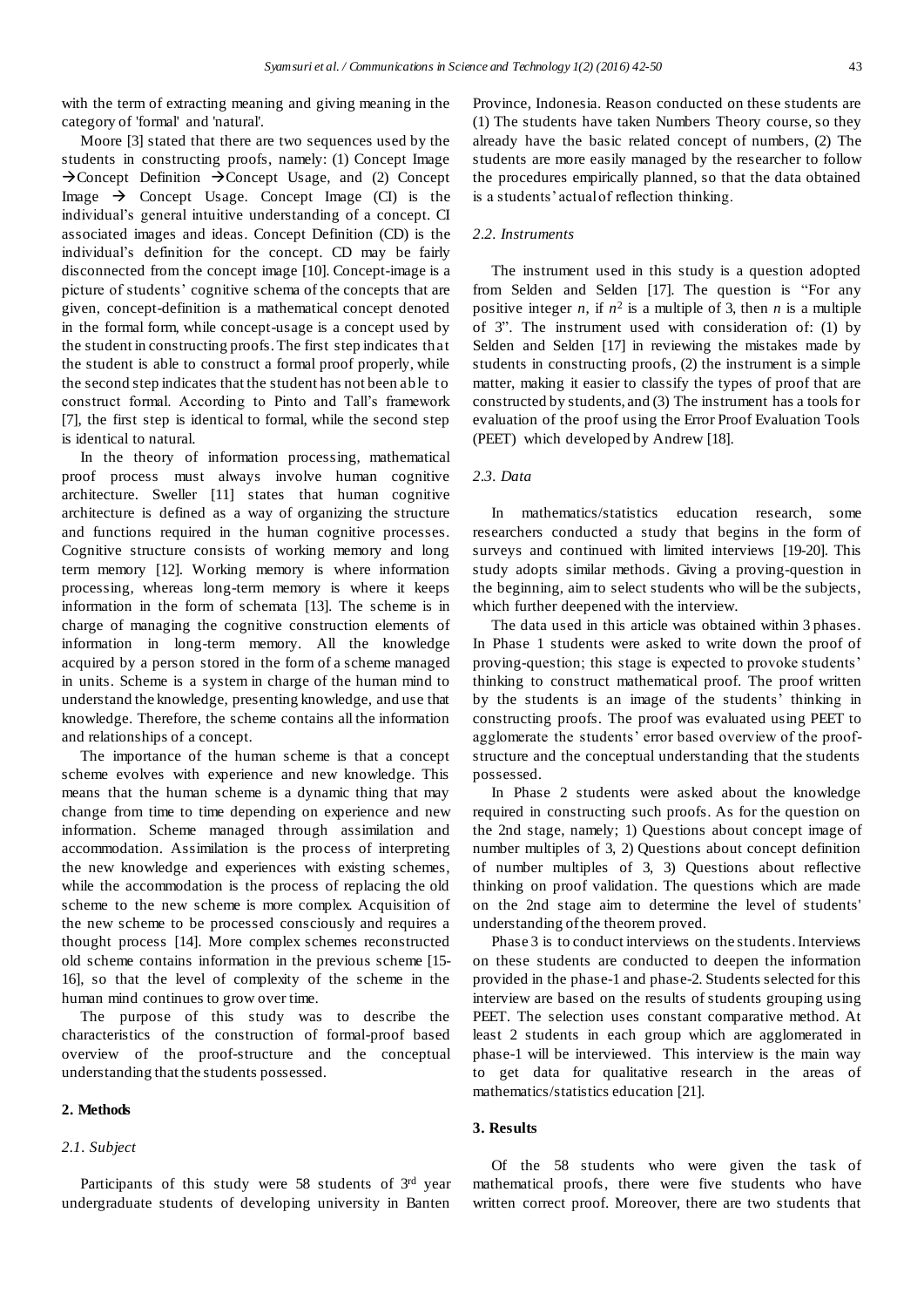are capable in providing written correct proof; but, they are unable in proof. The remaining 51 students are experiencing failure in constructing proofs. The following is the description of the data of the failures experienced by students. The tool used in the evaluation of the proofs was the Error Proof Evaluation Tools (PEET) developed by Andrew [18].

Table 1. Students' error on proof-structure(S) in constructing formal proof

| Students<br>Structure<br>who made<br>error<br>Proof setup<br>S1.<br>Introduced<br>1<br>variables<br>8<br>defining<br>without<br>them<br>or<br>performed operations that were<br>undefined.<br>S1. The approach taken in<br>21<br>proving a statement will not<br>work.<br>S1.<br>The proof was to be<br>10<br>completed using a specific<br>method, but this method was<br>not used.<br>2<br>20 |
|-------------------------------------------------------------------------------------------------------------------------------------------------------------------------------------------------------------------------------------------------------------------------------------------------------------------------------------------------------------------------------------------------|
|                                                                                                                                                                                                                                                                                                                                                                                                 |
|                                                                                                                                                                                                                                                                                                                                                                                                 |
|                                                                                                                                                                                                                                                                                                                                                                                                 |
|                                                                                                                                                                                                                                                                                                                                                                                                 |
|                                                                                                                                                                                                                                                                                                                                                                                                 |
|                                                                                                                                                                                                                                                                                                                                                                                                 |
|                                                                                                                                                                                                                                                                                                                                                                                                 |
|                                                                                                                                                                                                                                                                                                                                                                                                 |
|                                                                                                                                                                                                                                                                                                                                                                                                 |
|                                                                                                                                                                                                                                                                                                                                                                                                 |
|                                                                                                                                                                                                                                                                                                                                                                                                 |
|                                                                                                                                                                                                                                                                                                                                                                                                 |
|                                                                                                                                                                                                                                                                                                                                                                                                 |
|                                                                                                                                                                                                                                                                                                                                                                                                 |
| Assumption<br>S2. Made a false assumption                                                                                                                                                                                                                                                                                                                                                       |
| somewhere in the proof.                                                                                                                                                                                                                                                                                                                                                                         |
| 3<br>S3. Didn't proceed through the<br>11<br>Linear/sequential                                                                                                                                                                                                                                                                                                                                  |
| proof in a linear fashion, and<br>order                                                                                                                                                                                                                                                                                                                                                         |
| ideas were not in logical order.                                                                                                                                                                                                                                                                                                                                                                |
| 8<br>4<br>details/<br>S4.<br>The proof contained<br>Stray                                                                                                                                                                                                                                                                                                                                       |
| conciseness<br>extraneous details or steps that                                                                                                                                                                                                                                                                                                                                                 |
| did not really contribute to the                                                                                                                                                                                                                                                                                                                                                                |
| proof.                                                                                                                                                                                                                                                                                                                                                                                          |
| S4. The length of the proof was<br>2                                                                                                                                                                                                                                                                                                                                                            |
| unnecessarily long and thus<br>extremely difficult to follow.                                                                                                                                                                                                                                                                                                                                   |
| 5<br><b>Neat</b><br>S5. The write-up was illegible                                                                                                                                                                                                                                                                                                                                              |
| presentation<br>at times, making it difficult to                                                                                                                                                                                                                                                                                                                                                |
| read and/or underst and.                                                                                                                                                                                                                                                                                                                                                                        |
| 6<br>Technology's<br>S6.<br>Relied<br>too<br>much<br>on                                                                                                                                                                                                                                                                                                                                         |
| place<br>calculator<br>computer-<br>or                                                                                                                                                                                                                                                                                                                                                          |
| generated information in one                                                                                                                                                                                                                                                                                                                                                                    |
| step of the proof.                                                                                                                                                                                                                                                                                                                                                                              |
| S7. Needed to show $p \rightarrow q$ but<br>7<br>Proof type<br>8                                                                                                                                                                                                                                                                                                                                |
| did not show directly, or by -                                                                                                                                                                                                                                                                                                                                                                  |
| $q\rightarrow$ -p, or by contradiction                                                                                                                                                                                                                                                                                                                                                          |
| S7. Only gave an example to<br>10                                                                                                                                                                                                                                                                                                                                                               |
| establish<br>of<br>the<br>truth<br>a                                                                                                                                                                                                                                                                                                                                                            |
| mathematical statement.                                                                                                                                                                                                                                                                                                                                                                         |
| 8<br>S8.<br>Used<br>nonstandard<br>Correct use of<br>$_{0}r$                                                                                                                                                                                                                                                                                                                                    |
| confusing notation.<br>symbols/notation                                                                                                                                                                                                                                                                                                                                                         |

None of the students committed errors in making it difficult to read and/or understand, relying too much on calculator or computer-generated information in one step of the proof, using nonstandard or confusing notation, and relying too much on a picture (corresponding to S5, S6, S8, and U3-2 on Table 1 and 2). This happens because the instrument is a simple proof derivation problem. On the other hand, the three most frequent errors were an error in claiming a statement, the error in making a statement, and one in choosing a proof type. Errors in claims occurred at the beginning of proof by stating  $n^2 = (3k)^2$ , with *k* integer. Mistakes in making a statement made when stating  $n^2 = 3n$ . The error in choosing a proof type was by choosing an incorrect method.

Based on PEET results, students' response can be further classified into three categories. First, there are 16 students who wrong in extracting a concept so become wrong in expressing formal proof (corresponding to U4-2 and U5-1on Table 1 and 2). Second, as many as 19 students less likely to complete in deepening the concept, so there is a missing piece of concept (corresponding to S2, S3, U4-1, U5-1 and U5-2on Table 1 and 2). Finally, there are 16 students in group III which committed errors in selecting methods of proof in the initial stage of logic verification (corresponding to S1-2, S2, and S7-1 on Table 1 and 2).

## Table 2. Students' error on conceptual-understanding (U) in constructing formal proof

| N <sub>0</sub> | Element of<br>Mathematical<br>Concept     | <b>Component Descriptions</b>                                                                             | Number of<br><b>Students</b><br>who made<br>error |
|----------------|-------------------------------------------|-----------------------------------------------------------------------------------------------------------|---------------------------------------------------|
| 1              | Sufficient details                        | U1. Wrote a statement that was<br>not justified, explained, or<br>verified.                               | 4                                                 |
| 2              | Clarity                                   | U2. Wrote a statement or<br>paragraph that was ambiguous,<br>confusing, and/or unnecessarily<br>complex.  | 3                                                 |
| 3              | Pictures in the<br>proof                  | U3. Failed to include<br>an<br>illustrative picture that would<br>make the proof easier to<br>underst and | 3                                                 |
|                |                                           | U3. Relied too much on a<br>picture to prove something was<br>true.                                       |                                                   |
| 4              | Crucial<br>step/main idea                 | U4. Did not sufficiently justify<br>a crucial step in the proof.                                          | 12                                                |
|                |                                           | U4. An error caused important<br>parts of the proof to be left<br>unaddressed                             | 10                                                |
| 5              | Correct<br>implications and<br>statements | U5. Made a false statement or<br>incorrect computation in the<br>proof.                                   | 18                                                |
|                |                                           | U5. Incorrectly claimed that<br>statement<br>implied<br>one<br>or<br>equaled another statement.           | 17                                                |
| 6              | All cases present                         | U6. Included some cases but<br>not others (which were not<br>trivial).                                    | 1                                                 |

#### *Proof Structure* **(S)**

| Insufficient concept in formal-<br>proof construction<br>• An error caused important<br>parts of the proof to be left<br>unaddressed.<br>• False statement or incorrect<br>computation in the proof | <b>Correct Proof Construction</b><br>• Correct in Proof-structure<br>• Correct in Conceptual<br>Understanding<br>Conceptual-<br>Understanding(U) |
|-----------------------------------------------------------------------------------------------------------------------------------------------------------------------------------------------------|--------------------------------------------------------------------------------------------------------------------------------------------------|
| Insufficient concept and                                                                                                                                                                            | Incorrect proof-structure in                                                                                                                     |
| Incorrect proof-structure in                                                                                                                                                                        | formal-proof construction                                                                                                                        |
| formal-proof construction                                                                                                                                                                           | • The approach taken in                                                                                                                          |
| • The proof contained                                                                                                                                                                               | proving a statement will not                                                                                                                     |
| extraneous details or steps                                                                                                                                                                         | work                                                                                                                                             |
| that did not really contribute                                                                                                                                                                      | • The proof was to be                                                                                                                            |
| to the proof.                                                                                                                                                                                       | completed using a specific                                                                                                                       |
| • False statement or incorrect                                                                                                                                                                      | method, but this method was                                                                                                                      |
| computation in the proof                                                                                                                                                                            | not used.                                                                                                                                        |
| • Incorrectly claimed that one                                                                                                                                                                      | • False statement or incorrect                                                                                                                   |
| statement implied or equaled                                                                                                                                                                        | computation in the proof                                                                                                                         |

Fig. 1. Quadrant model of students formal-proof construction using PEET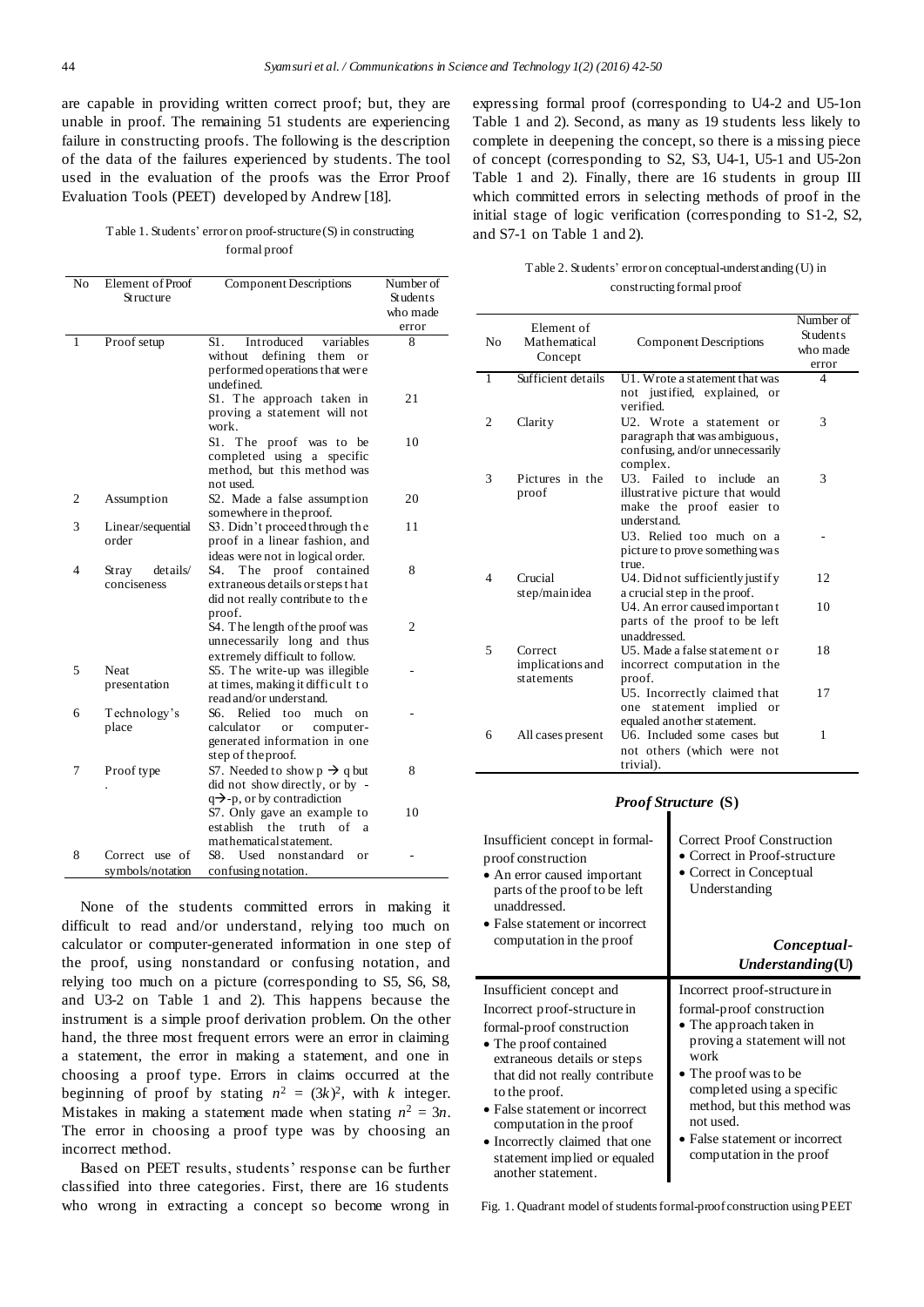Table 3. Students' responses about knowledge required in constructing the proof

|                                                                                                                                   | <b>Proving-Question</b><br>Prompts                                                                                                        | QuadrantI<br><b>Responses</b>                                                                                                                   | Quadrant II<br><b>Responses</b>                                                                               | Quadrant III<br><b>Responses</b>                                                                         | <b>Quadrant IV</b><br><b>Responses</b>                                             |
|-----------------------------------------------------------------------------------------------------------------------------------|-------------------------------------------------------------------------------------------------------------------------------------------|-------------------------------------------------------------------------------------------------------------------------------------------------|---------------------------------------------------------------------------------------------------------------|----------------------------------------------------------------------------------------------------------|------------------------------------------------------------------------------------|
| Concept-<br>Image (CI)                                                                                                            | 1. What is statement that known<br>in the proving-problem?                                                                                | 1.100 % Correct-<br>Answer                                                                                                                      | 1. 100 % Correct-<br>Answer                                                                                   | 1.58 % Correct-<br>Answer                                                                                | 1.50 % Correct-<br>Answer                                                          |
|                                                                                                                                   | 2. What is statement that will be<br>proved in the proving-problem?                                                                       | 2.100 % Correct-<br>Answer                                                                                                                      | 2.100 % Correct-<br>Answer                                                                                    | 2.42 % Correct-<br>Answer                                                                                | 2.50 % Correct-<br>Answer                                                          |
|                                                                                                                                   | 3. Give three examples of $n$ that<br>satisfies the theorem to be<br>proved?,                                                             | 3.100 % Correct-<br>Answer                                                                                                                      | 3.100 % Correct-<br>Answer                                                                                    | 3.100 % Correct-<br>Answer                                                                               | 3.100 % Correct-<br>Answer                                                         |
|                                                                                                                                   | 4. Is 5/2 an integer?,<br>5. Give three examples of integer                                                                               | 4.100 % Correct-<br>Answer                                                                                                                      | 4.100 % Correct-<br>Answer                                                                                    | 4.100 % Correct-<br>Answer                                                                               | 4.100 % Correct-<br>Answer                                                         |
|                                                                                                                                   | which multiple of 3?,<br>6. Give three example of integer<br>which not an integer multiple of<br>3?<br>7. Is (-6) multiples of 3? Reason? | 5.100 % Correct-<br>Answer                                                                                                                      | 5.100 % Correct-<br>Answer                                                                                    | 5.100 % Correct-<br>Answer                                                                               | 5.100 % Correct-<br>Answer                                                         |
|                                                                                                                                   |                                                                                                                                           | 6.100 % Correct-<br>Answer                                                                                                                      | 6.100 % Correct-<br>Answer                                                                                    | 6.100 % Correct-<br>Answer                                                                               | 6.100 % Correct-<br>Answer                                                         |
|                                                                                                                                   |                                                                                                                                           | 7.100 % Correct-<br>Answer                                                                                                                      | 7.100 % Correct-<br>Answer                                                                                    | 7.100 % Correct-<br>Answer                                                                               | 7.100 % Correct-<br>Answer                                                         |
| <b>C</b> onnecting<br><b>Between</b><br>Concept-<br>$\mathbf{Image}(\mathbf{CI})$<br>and<br>Concept-<br><b>Definition</b><br>(CD) | If the value of $\sqrt{a}$ is an integer,<br>then form of $a$ must be a<br>quadratic number. What is your<br>opinion?                     | 1) if $a$ is not a<br>quadratic number, then                                                                                                    | 1) if $a$ is not quadratic<br>number, then the<br>value $\sqrt{a}$ is not an                                  | 1) if a = 9 then $\sqrt{a}$ = 3<br>is an integer. $(x)$                                                  | 1) Because $\sqrt{a}$ can be<br>written as $a^{1/2}$ , which<br>means a require in |
|                                                                                                                                   |                                                                                                                                           | the value $\sqrt{a}$ is not an<br>integer. $(v)$                                                                                                | integer but $a$ rational<br>number. $(x)$                                                                     | 2) if $a = 7/2$ , then a is<br>not an integer $(x)$                                                      | order to be quadratic<br>form for being an<br>integer. $(v)$                       |
|                                                                                                                                   |                                                                                                                                           | 2) Because $\sqrt{a} = k$ , then<br>$(\sqrt{a})^2 = k^2$ , and so $a = k^2$<br>is obtained. (v)                                                 | 2) if $a$ is not a<br>quadratic, then the<br>value $\sqrt{a}$ is not an<br>integer, but a fraction.<br>(x)    | 3) because $a$ is<br>quadratic number, then<br>$\sqrt{a}$ is an integer and<br>easier to calculate $(x)$ | 2) In order that $\sqrt{a}$ is<br>not decimal $(x)$<br>3) Because, if $a = 9$      |
|                                                                                                                                   |                                                                                                                                           |                                                                                                                                                 | 1) Because in the root<br>number, if $a$ is not<br>quadratic number then<br>it will not be an<br>integer. (v) |                                                                                                          | then $\sqrt{9} = 3$ is an<br>integer<br>(x)                                        |
|                                                                                                                                   |                                                                                                                                           |                                                                                                                                                 |                                                                                                               |                                                                                                          | 4) $a$ must be quadratic<br>form because the result<br>of $\sqrt{a}$ should be     |
|                                                                                                                                   |                                                                                                                                           |                                                                                                                                                 | 2) the value $\sqrt{a}$ will be<br>an integer if $a$ satisfies<br>$22, 32, \ldots (x)$                        |                                                                                                          | rational(x)                                                                        |
| Proof<br>Validation                                                                                                               | For any positive integer n, if $n^2$ is<br>a multiple of 3, then $n$ is a<br>multiple of 3                                                | Because the statement<br>to be proved has taken<br>the form $p \Rightarrow q$ , while<br>the proof has taken the<br>form $q \Rightarrow p. (v)$ | 1) because $6^2$ = 3k and<br>36 is divisible by $3. (x)$                                                      | 1) because $n^2$ is<br>multiples of 3 then n is<br>multiples of $3(x)$                                   | 1) because $n^2$ can be<br>expressed as $n^2 = 3k$<br>(x)                          |
|                                                                                                                                   | Proof.<br>Because $n$ is multiples of 3, it can<br>be written $n = 3m$ , m integer.                                                       |                                                                                                                                                 | 2) because of what to<br>be proved is that $n$<br>multiples of $3(x)$                                         | 2) for example $m = 4$<br>then correct $(x)$                                                             | 2) for every number<br>that is multiple by 3<br>will generate the                  |
|                                                                                                                                   | Consequently, $n^2 = (3m)^2 = 9m^2 =$<br>$3. (3m^2) = 3k$ ,<br><i>k</i> integers with $k = 3m^2$ .                                        |                                                                                                                                                 | 3) all of step of proof is<br>correct(x)                                                                      | 3) because the steps in<br>proving are clear and<br>logic(x)                                             | number multiples of 3.<br>(x)                                                      |
|                                                                                                                                   | It can be concluded,<br>$n^2$ = 3k, means $n^2$ is multiples of 3,<br>then $n$ is multiples of 3.                                         |                                                                                                                                                 |                                                                                                               | 4) because the direct-<br>proof(x)                                                                       | 4) because the proofs<br>stated above is the<br>direct proof(x)                    |
|                                                                                                                                   | Whether the proof above is true<br>or false? Give the reason.                                                                             |                                                                                                                                                 |                                                                                                               |                                                                                                          | (x)                                                                                |

(v) Correct reason (x)Incorrect reason

## **4. Discussion**

## *4.1 Students'Formal Proof Construction in Quadrant I*

Students' formal proof constructions in this group are the

students who are capable of constructing proof-formal accurately. Formal proof construction in Quadrant I were using indirect proof. They prove "If *n* is not a multiple of 3, then  $n^2$  is not multiples of  $3$ ". It indicates that the students in this quadrant have a structure of logical proof.

The students included in this quadrant find out what is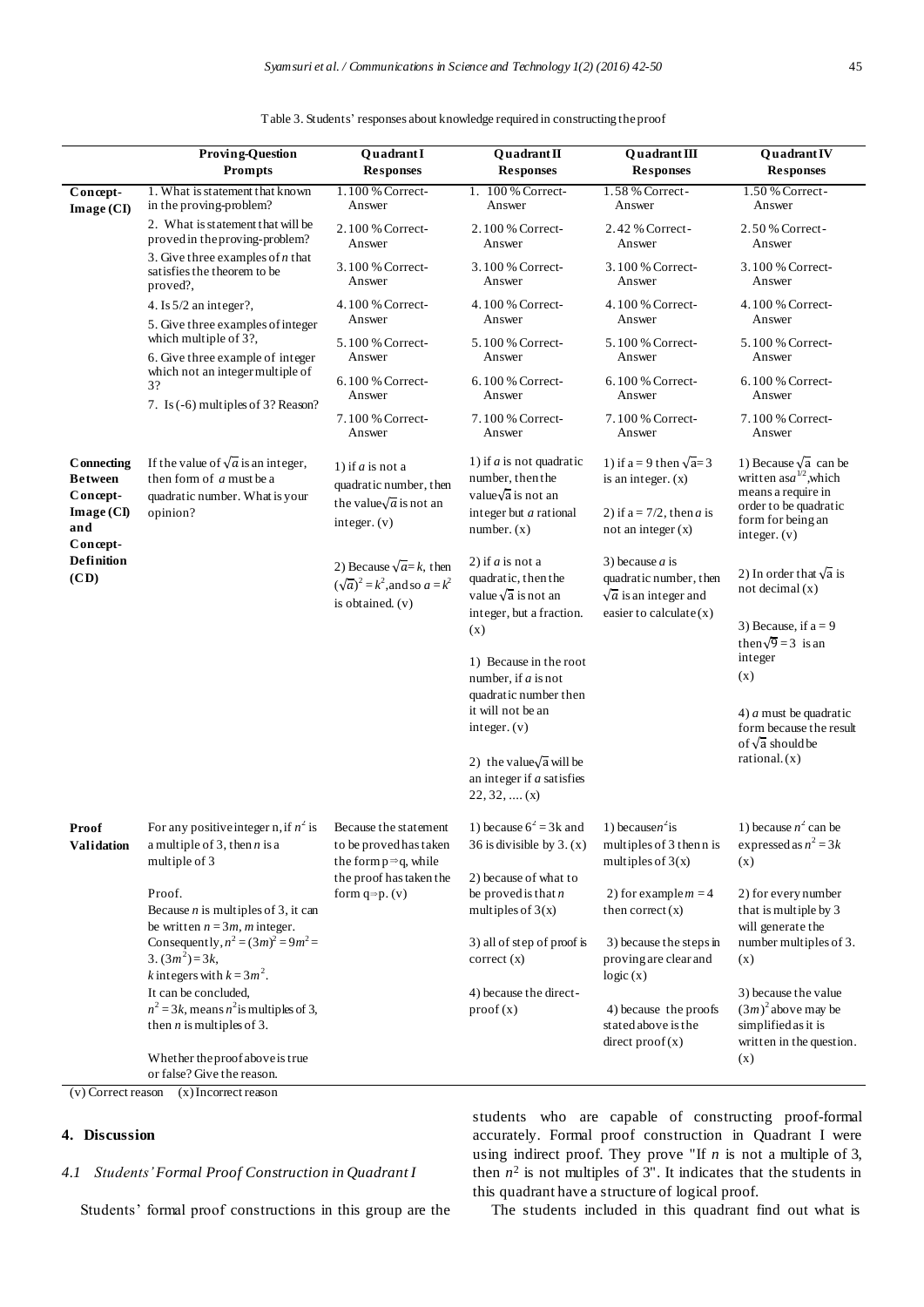known and what is to be proved in the statement which is to be proven. In addition, students in this quadrant are able to give examples of integers that satisfy the statement. Although the examples presented tend to be simple, for instance: 9, 36, and 81. Most of the students find the value of *n* that satisfies the statement by starting with  $n^2$  which are multiples of 3, then finding the value of *n*. This indicates that the student is able to think logically in understanding this verification statement. Similarly, knowledge related with numbers multiples of 3, students in this group are able to give examples of numbers that are not multiples of 3 or multiples of 3. Most of the students in this quadrant exemplify the numbers 2, 4, 5, 7 and 8 as an example of non-number multiples of 3. In addition to that, when asked about the numbers -6, the student replied that -6 is multiples of three, of which approximately 50% answered because  $(-6) = 3 \times (-2)$ , the rest responded that because (-6) is divisible by 3. Based on the explanation above, shows that the concept-image about numbers multiples of 3 in this quadrant is classified good.

Corresponding to proving-question about connecting between CI and CD on Table 3, all of the answer are correct. From the reasons above, it shows that the students understand the concept of root numbers and the other numbers. This indicates that the student has a good connecting associated with root numbers, quadratic number, and integers.

To proof validation on Table 3 the given proof is an incorrect proof, because the statement to be proved has taken the form  $p \rightarrow q$ , while the proof has taken the form  $q \rightarrow p$ . All students in this quadrant stated that the proofs are incorrect because it has a different truth value. The validation process is done by the students has been proceeding well. This is due to the concept of non-equivalency between  $p \rightarrow q$  and  $q \rightarrow p$ owned by the students, as well as the focus of the validation done by the students tend to be in the process of understanding the proof-structure. Therefore, the reflection with validation as is done by the students in this quadrant is a reflection of understanding of structure.

#### *4.2 Students' Formal Proof Construction in Quadrant II*

Students in this quadrant are those who experienced U4.2 and U5.1. The errors are caused by an important part of the proof which is not intended, so a statement becomes incorrect or wrong in the calculation operation. The error is related to the incompleteness of the students in understanding concepts . If *n* is not multiple of 3, then it has two cases, that is 1 or 2 as remainder. The students in this quadrant only write proving for a case.

The students included in this quadrant find out what is known and what is to be proved in the statement which is to be proven. In addition, students in this quadrant are able to give examples of integers that satisfy the statement. Although the examples presented tend to be simple, for instance: 9, 36, and 81. Most of the students find the value of *n* that satisfies the statement by starting with  $n^2$  which are multiples of 3, then finding the value of *n*. This indicates that the student is able to think logically in understanding this verification statement. Similarly, knowledge related with numbers multiples of 3, students in this group are able to give examples of numbers that are not multiples of 3 or multiples of 3. Although most of

the students in this quadrant exemplify the numbers 2, 4 and 8 as an example-a number that is not multiplies of 3. In addition, when asked about the numbers -6, the student replied that -6 is multiples of 3, where around 65% answered with a reason because  $(-6) = 3$  x  $(-2)$ , the rest responded with a reason because (-6) is divisible by 3. Based on the above, it indicates that the student's concept-image of multiples of 3 in this quadrant is good.

Corresponding to proving-question about connecting between CI and CD on Table 3, there are only 1 of 4 answers is correct. It indicates that the students have lack in understanding the concept of a root numbers and the other numbers. Moreover, this indicates that the student has a poor connecting associated with root numbers, quadratic number, and integers.

Now we focus our attention on discussion to proof validation on Table 3. The validation process which is done by the students does not proceed well. This is due to the concept of non-equivalency between  $p \Rightarrow q$  and  $q \Rightarrow p$  is not understood by students. Focus of the validation done by the students tends to be in the algebraic process. Therefore, the reflection with validation as is done by the students in this quadrant is a procedural reflection.

Here are excerpts of the interview on the Student-4's formal proof construction included in Quadrant II.

- (1) Q [Researcher]: *n* is not multiples of 3, what are they?
- (2) D [Student-4]: 4, 3*k* + 1
- (3) Q: Anything else?
- (4) D: 6*k* + 1
- (5) Q: Is there something else ... .What about 5?
- (6) D: Not multiples of 3, It is a remainder.
- (7) Q: What are of the remainder?
- (8) D: The remainder is 1
- (9) Q: Anything else
- (10) D: 2
- (11) Q: would it be 3?
- (12) D: No…, because it is the same of multiples of 3. This means there is something else,  $3n + 2$

The students who belong to this group are indicated that they do not have the necessary related concepts. In line (10), Student-4 was aware that if *n* is not multiple of 3, then have two cases that is 1 or 2 as remainder. It shows that Student-4 didn't do reflective thinking during constructing the proof. Therefore, during interview and when they were asked to recall the necessary concepts, students in this group were able to recall and recognize their shortcomings in constructing proofs.

#### *4.3 Students' Formal Proof Construction in Quadrant III*

Students in this group are students who experienced errors on S4, U5.1, and U5.2. The proofs contain some wrong concept, making an incorrect statement in the calculation or wrong in claiming a statement. Such errors tend to occur because students do not understand the concepts needed in the proof, resulting in error of the computational procedure. Examples in this study, the students assume that the multiples of 3 can be written as  $n = 3n$ , which implies that  $1 = 3$ . This is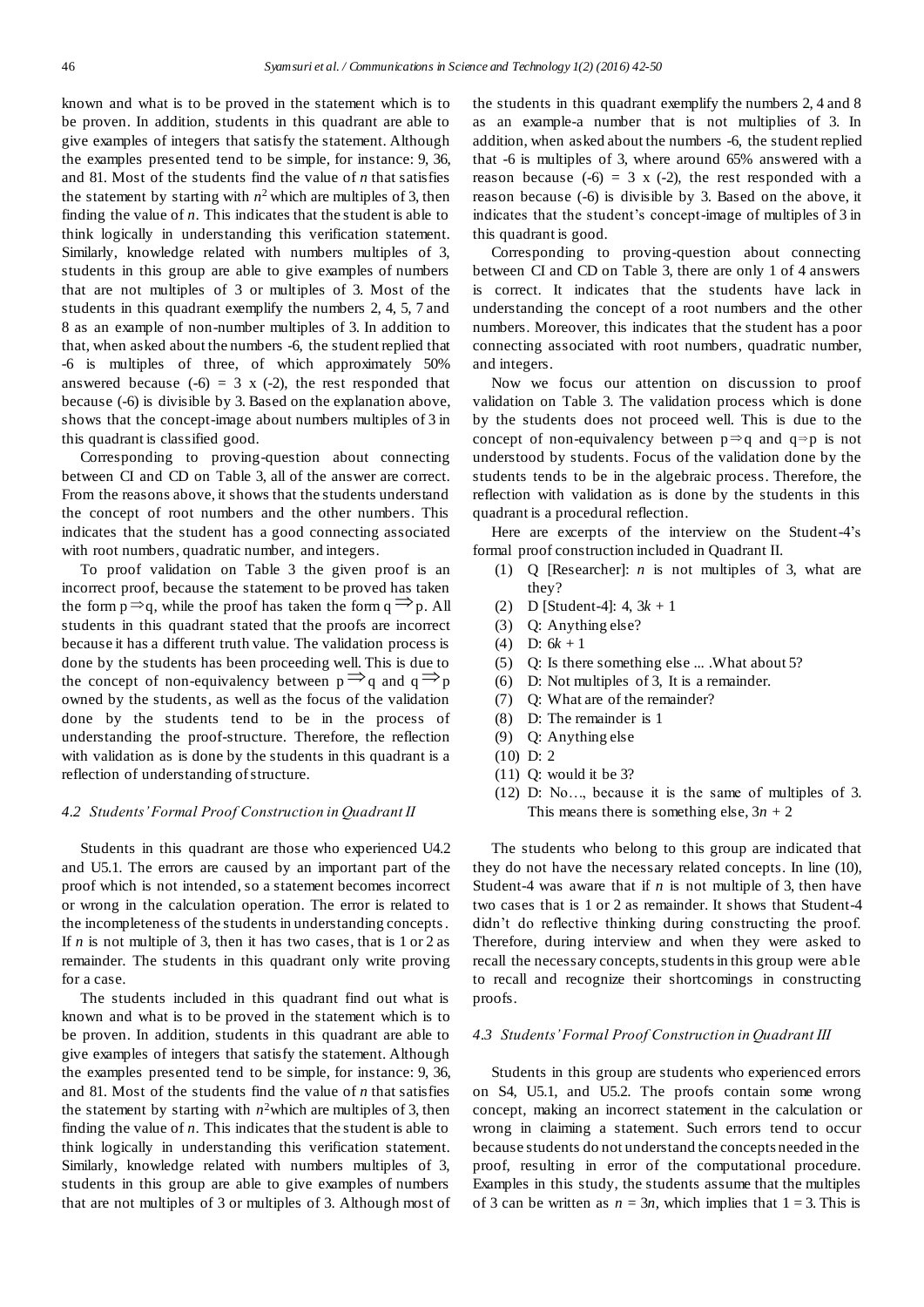confirmed by the data that only 58% of the students in this quadrant know what is known in the statement to be proved and only 42% know what is to be proved (corresponding to proof validation on Table 3).

Students included in this quadrant were able to provide examples of integers that satisfy statement. The examples tend to be simple, such as number 9, 36, and 81 which are three numbers that are multiples of 3. Most students find the value of *n* that satisfies the statement begin with the search for integer *n* which is multiples of 3, then look for the value of the corresponding *n* 2 . This indicates that the students have not been able to think logically in understanding this verification statement. Similarly, knowledge related with numbers multiples of 3, students in this group are able to give examples of numbers that are not multiples of 3 or multiples of 3. In addition, when asked about the numbers (-6), the student replied that (-6) is multiples of three, of which approximately 50% answered because (-6) =  $3 \times$  (-2), the rest responded that because (-6) is divisible by 3. Corresponding to conceptimage prompt on Table 3, it shows that the students' conceptimage about multiples of 3 in this quadrant is enough.

Corresponding to proving-question about connecting between CI and CD on Table 3, all of the reasons are incorrect. It indicates that the students have lack in understanding the concept of a root numbers and the other numbers. This also indicates that the student has a poor connection associated with root numbers, quadratic number, and integers.

Corresponds to proof validation on Table 3, the validation process which is done by the students does not proceed well. This is due to the concept of non-equivalency between  $p \Rightarrow q$ and  $q \Rightarrow p$  is not understood by students. Focus of the validation done by the students tends to be in the process algebra. Therefore, the reflection with validation as is done by the students in this quadrant is a procedural reflection.

Students who belong to this group had less prior knowledge in the proving-question and made less reflection on the necessary concepts. When they were asked to recall the necessary concepts, students in this group could not realize their shortcomings in constructing proofs. An example of the formal-proof derivation is provided in Appendix A. Here are excerpts of the interview on Student-5.

- (13) Q [Researcher]: You have written  $3n = 3.n$ , and then  $3.n = 3^2.n^2$ , why?
- (14) R [Student-5]: It's squared
- (15) Q: Why is it squared?
- (16) R: to get  $n^2$  multiples of 3

#### *4.4 Students' Formal Proof Construction in Quadrant IV*

Students' formal proof construction in this group is students who experienced the error S1.2 and U5.2, which they chose the wrong approach and made a mistake in claiming a statement. Such errors reflected error in logical deduction. This is confirmed by the data that only 50% of the students in this quadrant know what is known in the statement to be, and only 50% know what is to be proved (corresponding to proof validation on Table 3).

Students included in this quadrant were able to provide

examples of integers that satisfy the statement. Examples that is proposed tend to be simple, for making a quadratic number 9, 36, and 81 which are three numbers that are multiples of 3. Most students find the value of *n* that satisfies the statement begins with the search for integer *n* which is multiples of 3, and then look for the value of the corresponding  $n^2$ . This indicates that the student has not been able to think logically in understanding this verification statement. Similarly, knowledge related with numbers multiples of 3, students in this group are able to give examples of numbers that are not multiples of 3 or multiples of 3. In addition, when asked about the numbers (-6), the student replied that (-6) is multiples of 3, of which 50% answered because  $(-6) = 3 \times (-2)$ , the rest responded that because (-6) is divisible by 3. Corresponding to concept-image prompt on Table 3, it shows that the students' concept-image about multiples of 3 in this quadrant is enough.

Corresponding to proving-question about connecting between CI and CD on Table 3, there are only 1 of 4 answers is correct. It indicates that the students have lack in understanding the concept of a root numbers and the other numbers. This indicates that the student has a poor connecting associated with root numbers, quadratic number, and integers.

Corresponds to proof validation on Table 3, the validation process which is done by the students does not proceed well. This is due to the concept of non-equivalency between  $p \Rightarrow q$ and  $q \Rightarrow p$  is not understood by students. Focus of the validation done by the students tends to be in the algebraic process. Therefore, the reflection with validation as is done by the students in this quadrant is a procedural reflection.

The students used incorrect approaches or incorrect methods in constructing the proof. It is caused the students have a prior knowledge which not fit with the proof structure. Thus, it all begins with error in choosing method of proving that resulted an error in claiming a statement.

Instead of choosing the correct method of students who belong to this group indicated that they used mathematicalinduction method due to have been working on similar problems that use mathematical induction. An example of the formal-proof derivation is provided in Appendix B. Here are some excerpts of the interview Student-1.

- (17) Q [Researcher]: Why did you used this method?
- (18) F [Student-1]: Previously… I've seen from the examples in the book explained by Mr. Anwar (Student-1's Lecturer-red).
- (19) Q: What is it?
- (20) F: But, It was different ... .Question from Mr. Anwar, "Prove  $n^2+n$  is multiples of 2 for *n* is natural numbers". In this problem, it is known if  $n^2$  is multiples of 3 then *n* is multiples of 3.
- (21) Q: Why did you starts from *n* is multiples of 3?
- (22) F: That, sir. I want to take an example from the note, I'm confused....

Here are excerpts of the interview on Student-2.

- (23) Q [Researcher]: Why did you used this method?
- (24) N [Student-2]: Yesterday I suddenly think of using an induction, the one that is like the mathematical induction, first, it's  $n = 1$ , and there are  $n^2$  and n, so I inserted  $n = 1$ . So it's true for  $n = 1$  and also for  $n = k$ .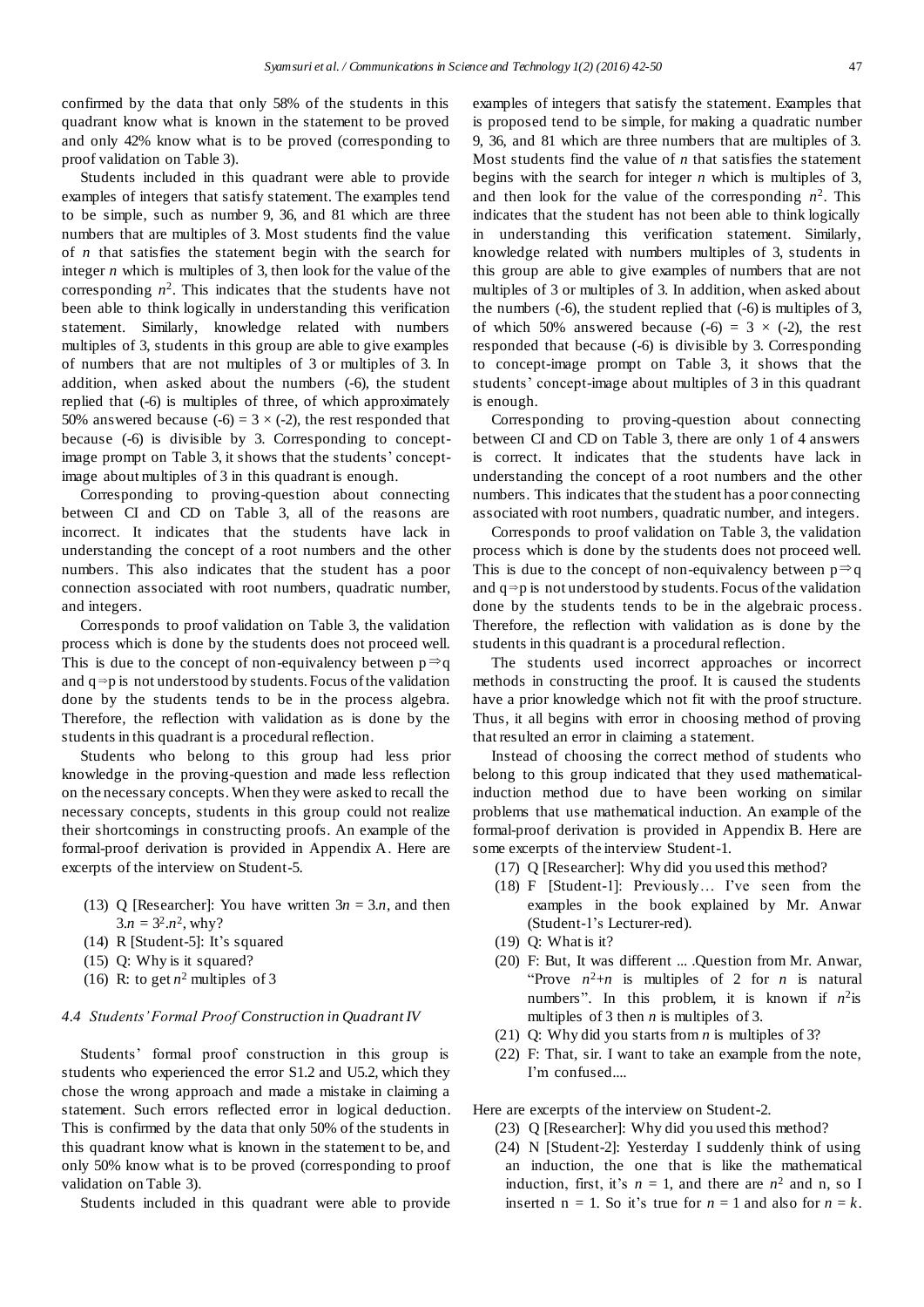From the definition of  $n^2$ .

Here are excerpts of the interview on the Student-3.

- (25) Q [Researcher]: Why did you use mathematical induction method?
- (26) J [Student-3]: Usually induction is used. It is like the problems multiples of 3
- (27) Q: Have you answered similar questions with mathematical induction?
- (28) J: Yes....

In these three examples, students' prior knowledge determined the mathematical proof that they chose the engage in success of the mathematical proof construction that is made.

## *4.5 Suggestion in Learning Each Quadrant*

Based on the description about the mathematical formal proofs stated by the previous researchers [5, 18], this article has proposed a model that adopts the structure-proof and concepts understanding in constructing proofs. Formal proof construction can be grouped into four quadrants. Each quadrant has a characteristic that differentiates it from other quadrants. This model could give consideration in how to help students who are in quadrant II, III, and IV to be able to construct a formal proof as in Quadrant I.

Among attempts to improve students' proof comprehension to constructing a formal-proof, one can distinguish two broad approaches: (a) changing the presentation of the proof and (b) changing the way a student engages with it [22]. The aim of changing the presentation is to make easier in understanding proof-structure. Leron [23] suggested that instead of a standard linear presentation—proceeding from hypothesis to conclusion in a unidirectional manner—one might present structured proofs. A structured proof is arranged in levels, with the main ideas and approach given at the top level and subsequent levels giving details and justifications of each of the steps in the preceding levels.

When the presentation is changed, explanations are must provide by the instructor. The explanations can help students who construct incorrect-proof to understand how constructing correct-proof. In terms of Mejía-Ramos et al.'s [24] framework, a structured proof is designed to facilitate understanding of higher-level ideas and identifying modular structure, though it does so at the expense of separating some claims from their supporting data and warrants. These changes are reflected in empirical research on the efficacy of structured proofs. Fuller et al. [25] found that, compared to those who read a traditional proof, students who read structured proofs were more successful at summarizing the key ideas of the proof. This way can help students who in Quadrant-II and Quadrant-IV.

Other way to do this is to provide worked examples. Worked examples usually provide students with example problems and worked-out solution steps for final answers [26]. A commentary is added to the solution steps in order to describe the underlying reasons why the step is selected. A solution included in a worked example demonstrates a step by step solving the problem. It is suggested that a useful worked example should show an effective procedure as applied by experts [27].



Fig. 2. The two methods of presentation (Taken from [24])

#### *Proof Structure* **(S)**

| <b>Ouadrant II</b><br>Insufficient concept in formal-<br>proof construction<br>Rich CI<br>Poor connection<br>$\bullet$<br>between CI and CD<br>Correct Proof-structure<br>• Reflective commentary<br>focuses on procedural                                                       | Quadrant I<br><b>Correct Proof Construction</b><br>Rich CI<br>Good connection<br>between CI and CD<br>reflective commentary<br>focuses on<br>understanding of the<br>structure                                                   |
|----------------------------------------------------------------------------------------------------------------------------------------------------------------------------------------------------------------------------------------------------------------------------------|----------------------------------------------------------------------------------------------------------------------------------------------------------------------------------------------------------------------------------|
| <b>Suggested Learning</b><br>Structuring<br>Mathematical Proof<br>Self-explanation                                                                                                                                                                                               | Suggested Learning<br>• Direct Instruction/<br>Learning<br>Conceptual-<br>Understanding(U)                                                                                                                                       |
|                                                                                                                                                                                                                                                                                  |                                                                                                                                                                                                                                  |
| Quadrant III<br>Insufficient concept and<br>Incorrect proof-structure in<br>formal-proof construction<br>Enough CI<br>$\bullet$<br>Poor connection<br>$\bullet$<br>between CI and CD<br>• Unable to appear proof-<br>structure<br>Reflective commentary<br>focuses on procedural | Quadrant IV<br>Incorrect proof-structure in<br>formal-proof construction<br>Enough CI<br>Poor connection<br>between CI and CD<br><b>Incorrect Proof-</b><br>structure<br>• Reflective<br>commentary focuses<br>on the procedural |
| <b>Suggested Learning</b><br>Worked-Examples<br>Self-explanation                                                                                                                                                                                                                 | <b>Suggested Learning</b><br>Structuring<br>Mathematical Proof<br>Self-explanation                                                                                                                                               |

Fig. 3. Characteristics of each-quadrant of students' formal-proof construction

Research has shown that studying worked examples in contrast to conventional problem solving is an effective way to enhance understanding why solution steps are effective, how the operators should be applied and the rationale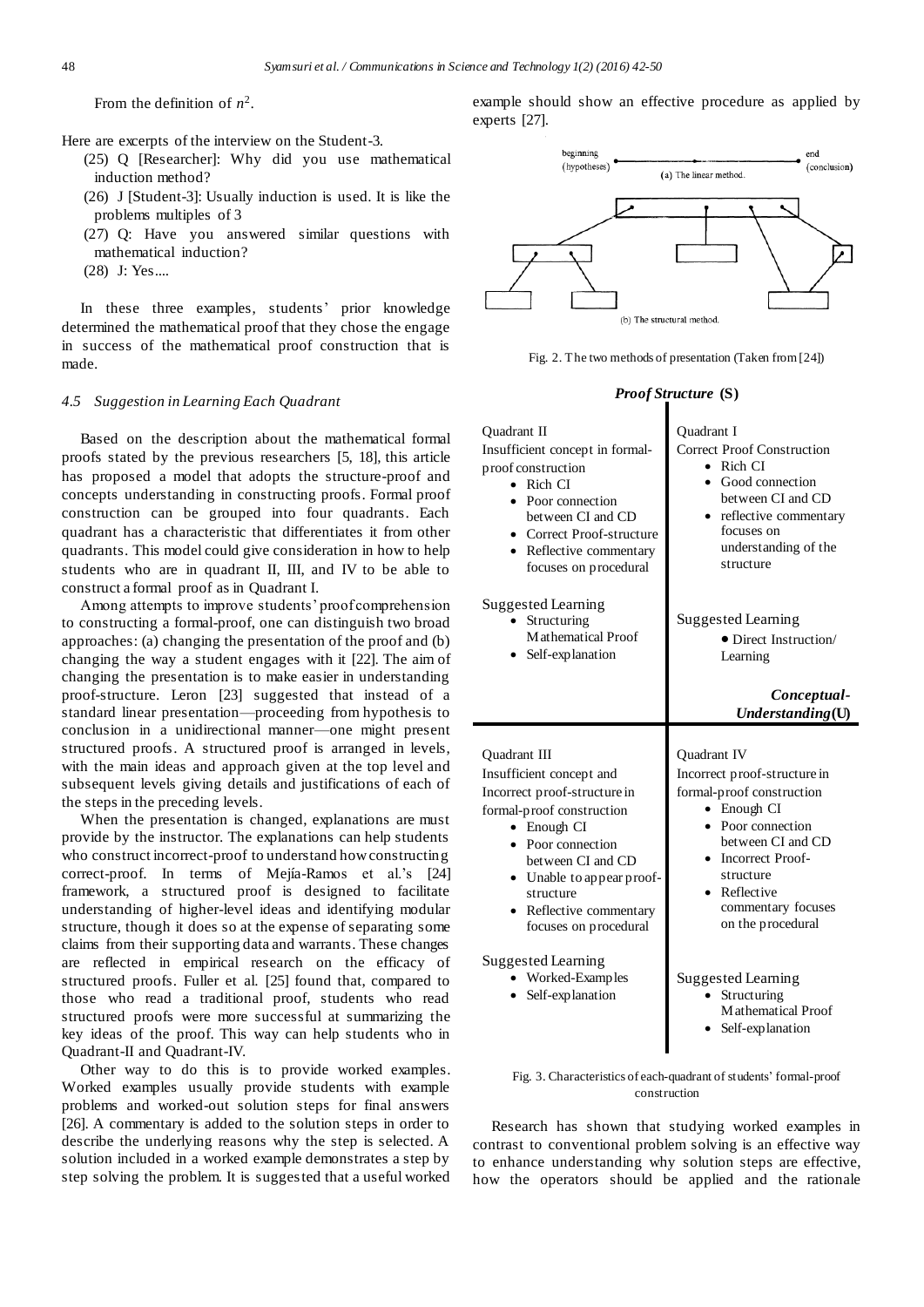underlying solution procedures [28]. This way can help students who in Quadrant-III.

The second broad approach to improving proof comprehension is to change a student's engagement with a proof. One way to do this is to provide self-explanation training [22]. Studies also indicate that self-explanation training might be helpful in mathematics [29]. Renkl [30] argued that self-explanations are often faulty or otherwise inadequate and developed an approach in which the learner does as much self-explanation as possible but also has access to additional instructional explanations. Nevertheless, empirical results on self-explanation effects are compelling. They indicate that self-explanation training can enhance students' comprehension of mathematical material and of texts at the undergraduate level in other subjects. These ways can help students in constructing formal-proof. Thus, the model can be summarized in Fig. 3.

#### **5. Conclusion**

Characteristics of students' formal proof construction can be built using PEET developed by Andrew [18]. Characteristics formal proof construction can be grouped into four quadrants, i.e. Quadrant I, II, III, and IV. Characteristic of Quadrant I, namely: rich CI, good connection between CI and CD, reflective commentary focuses on understanding the proof structure. Characteristics of Quadrant II, namely: rich CI, Proof-structure has emerged, good connection between CI and CD, reflective commentary focuses on the procedural. Characteristics of Quadrant III, namely: CI is enough, poor connection between CI and CD, reflective commentary focuses on procedural. While the characteristics of Quadrant IV, namely: enough CI, wrong proof-structure, and reflective commentary focuses on the procedural.

Therefore, each quadrant has a characteristic that differentiates it from other quadrants. This model could give consideration in how to help students who are in quadrant II, III, and IV to be able to construct a formal proof as in quadrant I.

#### **References**

- 1. D.O. Tall, et al. *The Cognitive Development of Proof*. In In Han na, G. and De Villiers, M. (Eds). ICMI 19: Proof Proving Mathematics Education (2011) 13–49.
- 2. D.O. Tall. *Differing Modes of Proof and Belief in Mathematics* International Conference on Mathematics: Understanding P rov ing an d Proving to Understand (2002) 91–107.
- 3. R,C. Moore. *Making the transition to formal proof*. Educ. St ud. Mat h. 27 (1994) 249-266.
- 4. J. Knapp. *Learning to prove in order to prove to learn*. [online] : Retrieved from URL: http://mathpost.asu.edu/~sjgm/issues/2005\_spring/ SJGM\_knapp.pdf.
- 5. A. Selden, K. McKee and J. Selden. *Affect, behavioural schemas and the proving process*. Int.J. Math. Educ.Sci. Tech. 41 (2010) 199–215
- 6. L. Sowder and G. Harel. *Case studies of mathematics majors' proof understanding, production, and appreciation*. Can. J. Sci. Mat h. Tech. Educ. 3(2) (2003) 251-267.
- 7. M.M.F. Pinto andD.O. Tall.. *Student constructions o f fo rma l th eo ry: giving and extracting meaning*. In O. Zaslavsky (Ed.), Proceedings of the

 $23<sup>rd</sup>$  Conference of the International Group for the Psychology of Mathematics Education Vol. 4 (1999) 65-73.

- 8. K. Weber. *Traditional instruction in advanced mathematics co u rses: A case study of one professor's lectures and proofs in an introductory rea l analysis course*. J. Math. Behav. 23 (2004) 115–133.
- 9. L. Alcock and K. Weber. *Semantic and syntactic proof productions*. Educ. Stud. Math. 56 (2004) 209-234.
- 10. J.C. Smith. *A Framework for Characterizing the Transition to Advanced Mathematical Thinking*. Proceedings of the 26<sup>th</sup> Annual Meeting of the North America Chapter of the International Group for the Psychology of Mathematics Education Vol. 1 (2004) 163-171
- 11. J. Sweller. *Human Cognitive Architecture*. In J. M. Spector, M. D. Merril, J. J. G. van Merriënboer, & M. P. Driscoll (Eds.), Handbook of Research on Educational Communications and Technology pp 369–381. New York: Lawrence Erlbaum Associates. 2008.
- 12. J. Sweller, P. Ayres, and S. Kalyuga. *Cognitive Load Theory: Explorations in the Learning Sciences , Instructional Systems and Performance Technologies*. London: Springer. 2011.
- 13. J. Sweller. *Cognitive Load Theory*. In J. P. Mestre & B. H. Ross (Eds.), The Psychology of Learning and Cognition in Education (2011) 37–74.
- 14. J. Sweller and S. Sweller. *Natural information processing systems*. Evol. Psych. 4, (2006) 434–458.
- 15. F. Paas, A. Renkl and J. Sweller. *Cognitive Load Theory and Instuctional Design: Recent Development*. Educ. Psych.38 (1) (2003) 1-4.
- 16. F. Paas, T. van Gog, and J. Sweller. *Cognitive load theory: New conceptualizations, specifications, and integrated research perspectives*. Educ. Psych. Rev. 22(2) (2010) 115–121.
- 17. A. Selden and J. Selden. *Validations of Proofs Considered as Texts: Can Undergraduates Tell Whether an Argument Proves a Theorem?*. J. Res. Math. Educ. 34 (1) (2003) 4-36.
- 18. L. Andrew. *Creating a Proof Error Evaluation Tool for Use in the Grading of Student-Generated "Proofs"*. PRIMUS: Problems, Resources, and Issues in Mathematics Undergraduate Studies 19(5) (2009) 447-462.
- 19. Amir and J. Williams. *Cultural Influences on Children's Probabilistic Thinking*. J. Math. Behav. 18(10) (1999) 85-107.
- 20. J.M. Watson and R. Callingham. *Statistical literacy: A complex hierarchical construct*. Stat. Educ. Res. J. 2(2) (2003) 3-46.
- 21. S. Sharma. *Qualitative Methods in Statistics Education Research: Methodological Problems And Possible Solutions*. Proceedings of the Eighth International Conference on Teaching Statistics (2010)
- 22. M. Hodds, L. Alcock and M. Inglis. *Self-Explanation Training Improves Proof Comprehension*. J. Resin Math Educ. 45(1) (2014) 62-101
- 23. U. Leron. *Structuring mathematical proofs*. Americ.Math. Month. 90(3) (1983) 174–184
- 24. J.P. Mejía-Ramos, E. Fuller, K. Weber, K. Rhoads, and A. Sam k o ff. *An assessment model for proof comprehension in undergraduate mathematics*. Educ. Stud.Math. 79(1) (2012) 3–18
- 25. E. Fuller, J.P. Mejía-Ramos, K. Weber, A. Samkoff, K. Rhoads, D. Doongaji, and K. Lew. *Comprehending Leron's structured proofs*. In S. Brown, S. Larsen, K. Marrongelle, & M. Oehrtman (Eds.), Proceedin gs of the 15th Annual Conference on Research in Undergraduate Mathematics Education (2011) 84–102.
- 26. J.Y. Hsiao, C.L. Hung, Y.F. Lan, and Y.C. Jeng*. Integrating Worked Examples Into Problem Posing in a Web-based Learning Environtmen t*. TOJET: Turk.Online J. Educ. Tech. 12 (2) (2013) 166-176
- 27. R.K. Atkinson, S.J. Derry, A. Renkl, and D. Worthan. *Learn ing fro m examples: Instructional principles from the worked examples resea rch*. Rev. Educ. Res. 70(2) (2000) 181-214.
- 28. K. Durkin. *The self-explanation effect when learnin g ma thema tics: A*